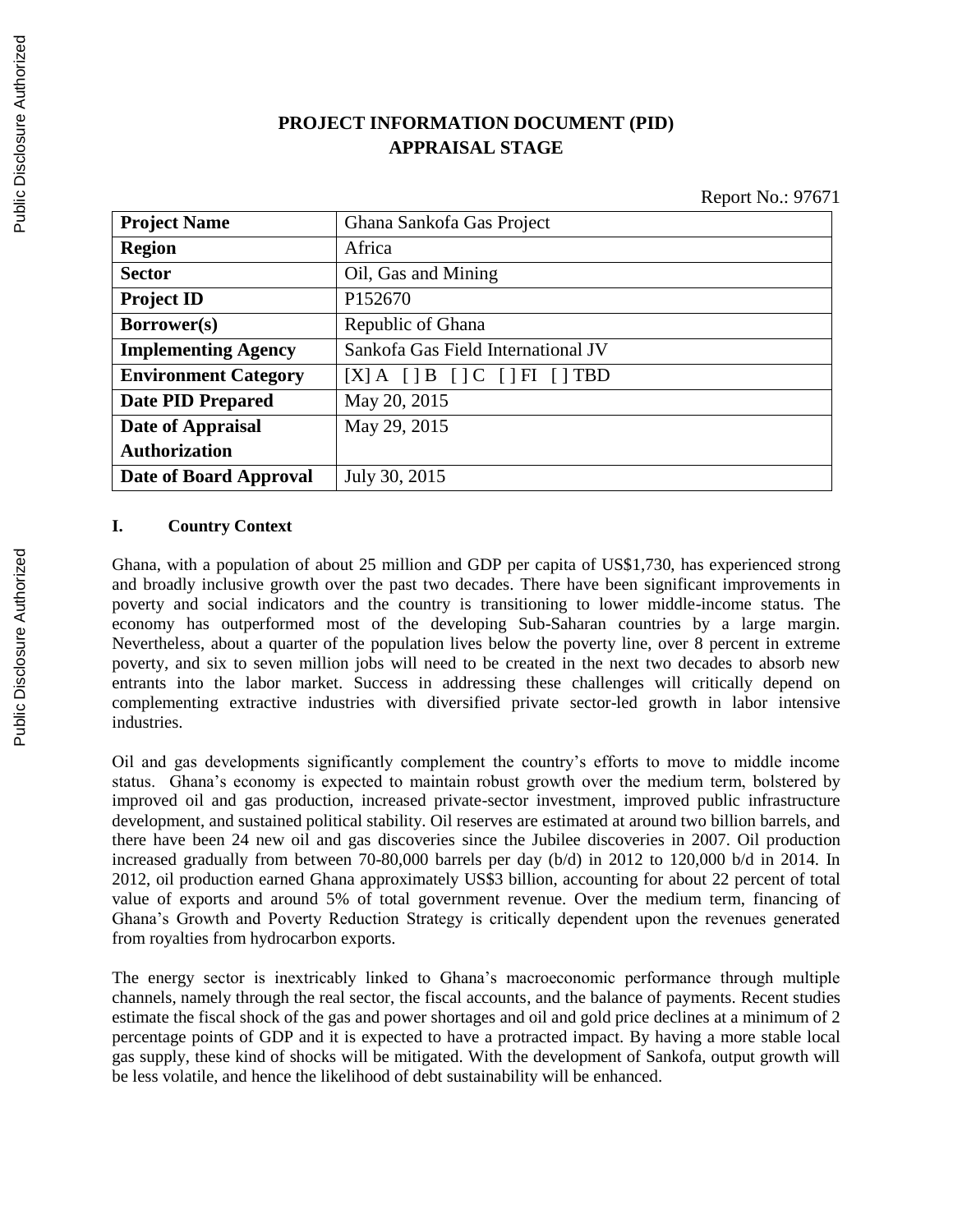The Sankofa oil field<sup>1</sup> is expected to produce oil in the order of 30,000-45,000 b/d on average per day in the 2017-2022 period, equivalent to approximately US\$5 billion at current World Bank Group oil price projections. Hence, the impact of Sankofa development on the balance of payments is critical in reducing the pressure on the currency, which in turn, will enhance debt sustainability given the composition of public debt.

The Sankofa Gas Project will complement the World Bank and IMF's macroeconomic and fiscal support programs by supporting the GoG strategy<sup>2</sup> to leverage new domestic gas and oil resources to develop the manufacturing sector and higher value agriculture. This strategy will require significant investments in infrastructure and removal of the main bottlenecks to economic growth, including inadequate and unreliable electricity supply and lack of affordable bank financing for the private sector. The Sankofa Project will help unlock such infrastructure investments by catalyzing foreign direct investment in the country and setting a significant precedent in the international investment markets.

## **II. Sector and Institutional Context**

The energy sector in Ghana includes the petroleum and electricity sub-sectors and, given the high dependency of electricity sub-sector, they are strongly interlinked. The commercialization of Ghana's natural gas resources is driven by the power sector's need for fuel. The current volumes of proven reserves in Ghana's domestic gas fields are sufficient for domestic use of gas for the foreseeable future. The power sector critically depends on additional gas resources becoming available as an alternative and relatively less expensive fuel source to improve electricity services and reestablish the sector's financial equilibrium. At the same time, monetization of Ghana's domestic gas resources depends on the ability of the electricity sector to consume and pay for the gas.

Given the supply risks from Nigeria, development and maximization of domestic gas resource use is crucial to the security of fuel supply to the Ghanaian power sector. The West African Gas Pipeline (WAGP) has experienced severe supply shortages in Nigeria and frequent interruptions in deliveries. Prospects for attaining the contractual level of supply remain uncertain and depend upon domestic Nigerian gas/supply demand pressures that take priority over exports through WAGP. Domestic gas in Ghana has been slow to arrive. Although Jubilee oil production began in December 2010, the pipeline and processing plant needed to process and transport associated gas did not enter into service until the end of 2014. Therefore, over the last several years, unavailability of firm capacity of gas on a long-term basis from Nigeria and from domestic gas fields have led to an additional cost of US\$30 million per month of light crude oil (LCO) to avoid major load shedding.

Ghana's 2011 Petroleum Revenue Management Act (PRMA) provides a solid system for collection, allocation and management of petroleum revenues. Under the PRMA, all royalties, taxes, and participating interests are to be deposited into a consolidated account. From the consolidated account, GNPC receives a priority distribution equal to its equity finance costs plus a portion of the revenue from carried and participating interests  $(CAPI)$ .<sup>3</sup> The remaining oil revenue is distributed between the currentyear budget (limited to 70 percent of revenue), the Ghana Stabilization Fund, and the Ghana Heritage Fund. The PRMA establishes governance, oversight, and disclosure requirements and defines the eligible categories of investment for petroleum revenues. It prohibits using oil revenues as collateral for debts and

 $\overline{a}$ 

<sup>&</sup>lt;sup>1</sup> The proposed Sankofa Gas Project is a part of the integrated development of the Offshore Cape Three Points Gas and Oil fields.

<sup>&</sup>lt;sup>2</sup> Ghana Shared Growth and Development Agenda II (2014-17)

 $3$  The current level of CAPI contributions to GNPC is set by the GoG at 30 percent of the net cash flow from the carried and participating interests after deducting the equity financing cost of GNPC.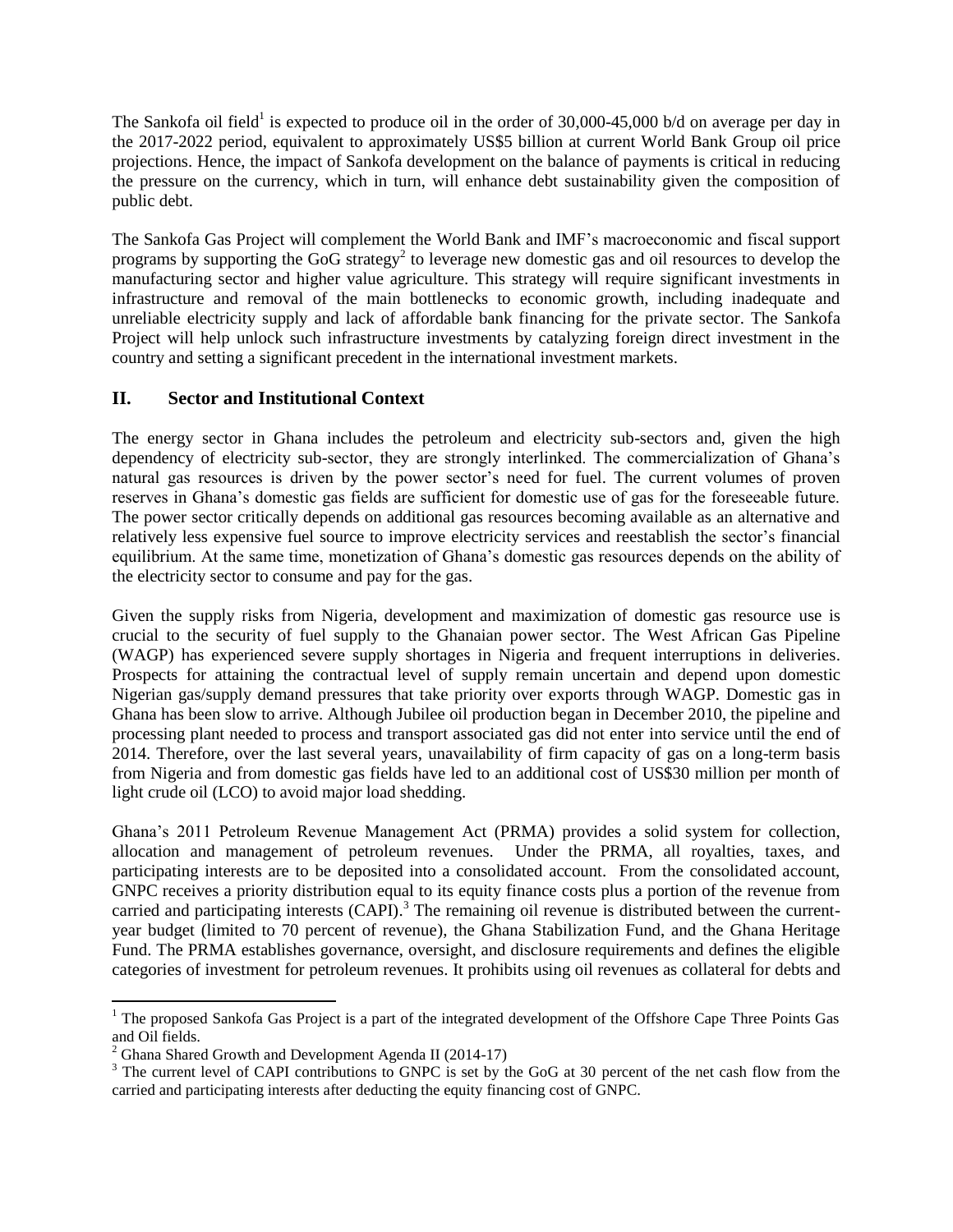guarantees. The PRMA is designed to ensure that the oil and gas revenues that accrue to Ghana are primarily used for protecting the future of Ghana's public and the macroeconomic health over the medium term.

#### *Ghana's Electricity Sector*

Access to electricity in Ghana, at about 75 percent, is well above other countries in sub-Saharan Africa. Electricity consumption per capita was 344 kilowatt hours (kWh) per capita in 2011. Ghana was one of the first countries in sub-Saharan Africa to unbundle its power sector into separate generation, transmission, and distribution utilities. Ghana was also one of the first countries in sub-Saharan Africa to attract private investment through independent power projects (IPPs). Ghana's high-voltage power grid is interconnected with neighboring countries (Cote d'Ivoire, Togo, Benin and, in the near future, Burkina Faso). Already an electricity exporter, Ghana is well positioned to further develop its role as electricity exporter and energy 'bank' in the sub-region. While fuel shortages and macroeconomic shocks have impacted the sector in the past few years, the Ghanaian power sector remains one of the most advanced in Africa.

Traditionally, hydropower has been the main source of energy, but it is increasingly being complemented by thermal generation. Ghana has an installed power generation capacity of over 2,800 MW, made up of 1,600 MW of hydropower plants, 1,200 MW of gas/oil fired thermal facilities, and 2.5 MW of gridconnected solar. Approximately 800 MW of additional thermal generation capacity is currently under construction by public utilities and independent power producers. Total power generation was 13TWh in 2014. Electricity demand at peak is currently about 2,000 MW and is projected to grow by an average 5.8 percent per year in the coming decade. Ghana has been experiencing significant power outages in recent years. This is mainly due to a shortfall in generation capacity, caused by a reduction in hydropower generation due to low water levels in the main hydropower reservoir, unreliable gas supply through the WAGP system and delayed development of Ghana's domestic gas fields.

The hydropower generation and gas fuels supply shortfalls created an increasing dependency of the generation system to run on liquid fuels, which in turn increased the cost of power generation and has required considerable government subsidies. Thermal generation has been mostly run on LCO in the past decade. Developing natural gas resources is therefore critical to reduce generation costs in Ghana. The proposed Project supports the development of the largest natural gas field in Ghana, which is also the first non-associated gas resource in country to be exploited. The activities under the Project would produce up to 180 mmcfd from mid-2018 for almost 15 years. As Sankofa gas is non-associated, it will be able to provide base-load gas supply to power up to 1,000MW of generation capacity.

The Sankofa Project is designed to substitute expensive, imported alternate liquid fuels used by the power sector of Ghana with domestic, abundant and reasonably priced natural gas. The Project will also enable new thermal power generation capacity to be constructed. Gas production at other fields currently in operation in Ghana will decline rapidly after 2020. The Sankofa gas field is expected to be in production for almost two decades thereafter. The Project will therefore help address Ghana's current financial challenges in the downstream power sector.

GoG is taking a number of parallel actions in order to start a virtuous cycle of increasing revenues and reducing costs in the electricity sector. The 2013 tariff increase already has a visible effect on the financial equilibrium of the sector. Short term efficiency measures in ECG supported by IDA and medium term reforms to the management of the distribution sub-sector as part of the Millennium Challenge Corporation (MCC) Compact II, will help to improve billing, revenue collection, operational efficiency and attract private financing. A PURC-led cash management system for the sector is at an advanced stage of preparation. This will bring greater predictability to the flow of funds in the power sector.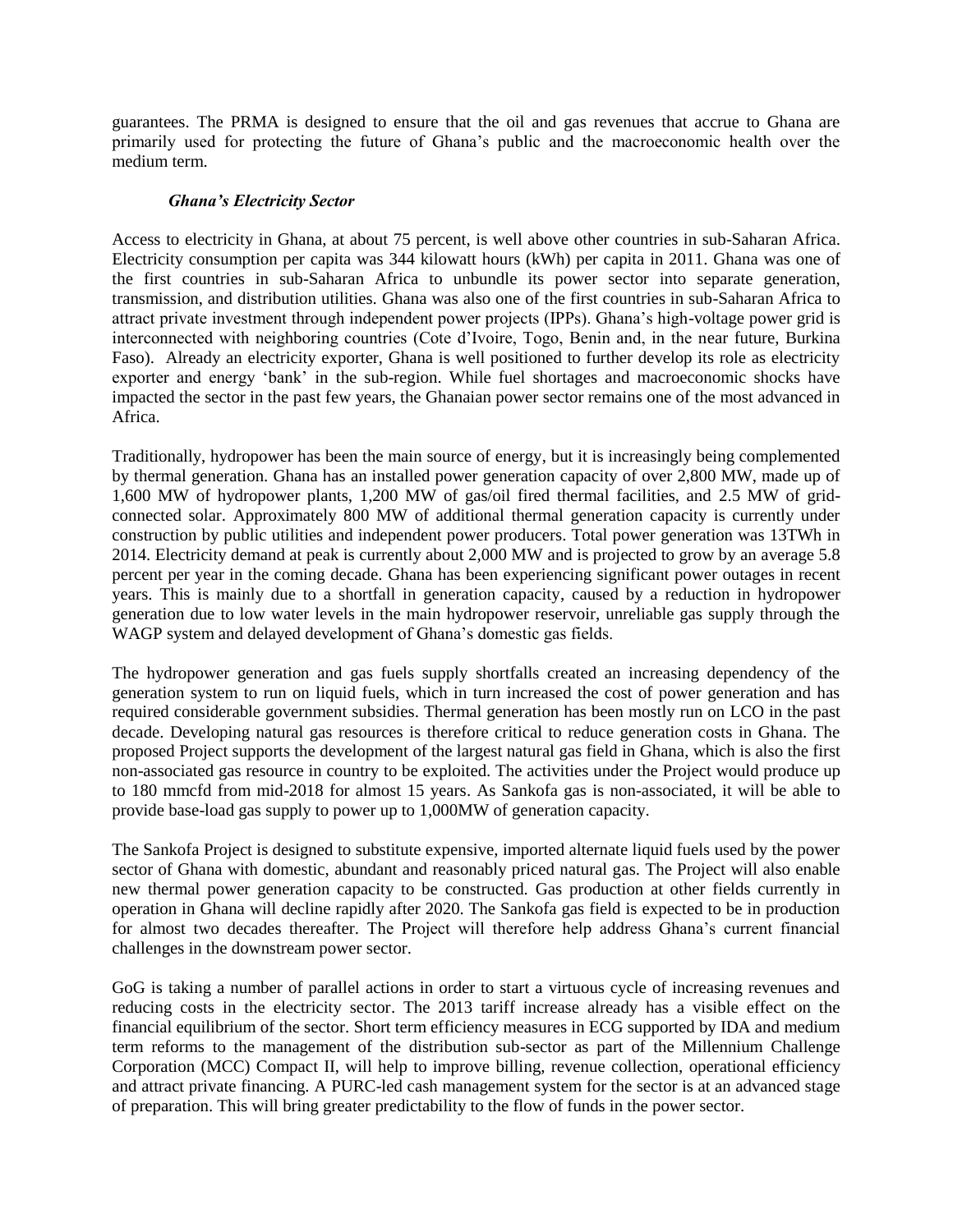## **III. Project Development Objective(s)**

The Project's Development Objective (PDO) is to increase the availability of natural gas for clean power generation by leveraging private capital investment.

## **IV. Project Description**

World Bank Guarantees, along with IFC lending and MIGA political risk insurance, are expected to support the development of the largest foreign direct investment opportunity in Sub-Saharan Africa in recent times. World Bank Group support will underpin US\$8 billion of foreign private investment in the economy. The Project will be structured in a manner that reduces Ghana's fiscal support at a time when macroeconomic uncertainty is affecting the investment climate. The World Bank Group is expected to support the Government of Ghana (GoG) and private parties to ensure timely completion of the Project. The technical development of the different fields (oil and gas) with regard to their expected commercial operation dates is slightly sequenced and for this reason the joint development of both OCTP components is referred to as Phase 1 (oil) and Phase 2 (natural gas). The proposed IDA support will only apply to the Phase 2 (gas) development and related commercial agreements. The oil field development under Phase 1 will not benefit from IDA support.

Eni is to be the operator of the entire block, holding a 44.4 percent participating interest, with Vitol holding 35.6 percent, and the Ghana National Petroleum Corporation (GNPC) the remaining 20 percent. The project will use a shared floating production storage and offloading unit (FPSO), which can process both oil and natural gas. The non-associated gas development will consist of five wells linked to the FPSO. A subsea pipeline will carry the gas from the FPSO to an onshore receiving facility at Sanzule. From there, a connection will be made to an existing pipeline that connects another field, Jubilee, with thermal generation plants at Aboadze, near Takoradi in Western Ghana.

The total capital cost of the Phase 1 and 2 developments over the project lifetime is US\$7.9 billion (including exploration costs). The private sponsors envisage financing their share of the project costs during construction through a mix of equity, shareholder loans, and commercial debt. GNPC's 15 percent share of construction costs is carried by Eni and Vitol at no cost during construction while its additional 5 percent share will also be carried and repaid with the proceeds from oil lifting. GNPC will be the offtaker of the Sankofa gas and resell it to the downstream power sector.

The security package agreed by all parties includes a comprehensive set of risk mitigation structures, but limited government support aimed at enhancing the creditworthiness of GNPC as offtaker of the gas for the duration of the GSA. The World Bank has worked with GoG, GNPC, and the private sponsors to make sure that principles of efficiency and effectiveness have been applied in the design and use of IDA Guarantees. The amount requested by the GoG to be used for both Payment and Debt Guarantees amounts to a total of US\$700 million. This World Bank Guarantee support will leverage substantially larger gas payment flows over the terms of the contract and facilitate an investment in the Sankofa project of up to US\$7.9 billion by the private sector.

The security package consists of different layers of recourse and intervention, including a mix of liquidity reserves in form of cash escrow, and letter of credits backstopped by IDA Payment Guarantees, a limited Sovereign Guarantee backed by a notional amount of IBRD Loan Guarantees. MIGA guarantees are expected to support termination payments for financiers and private equity partners at the partner company levels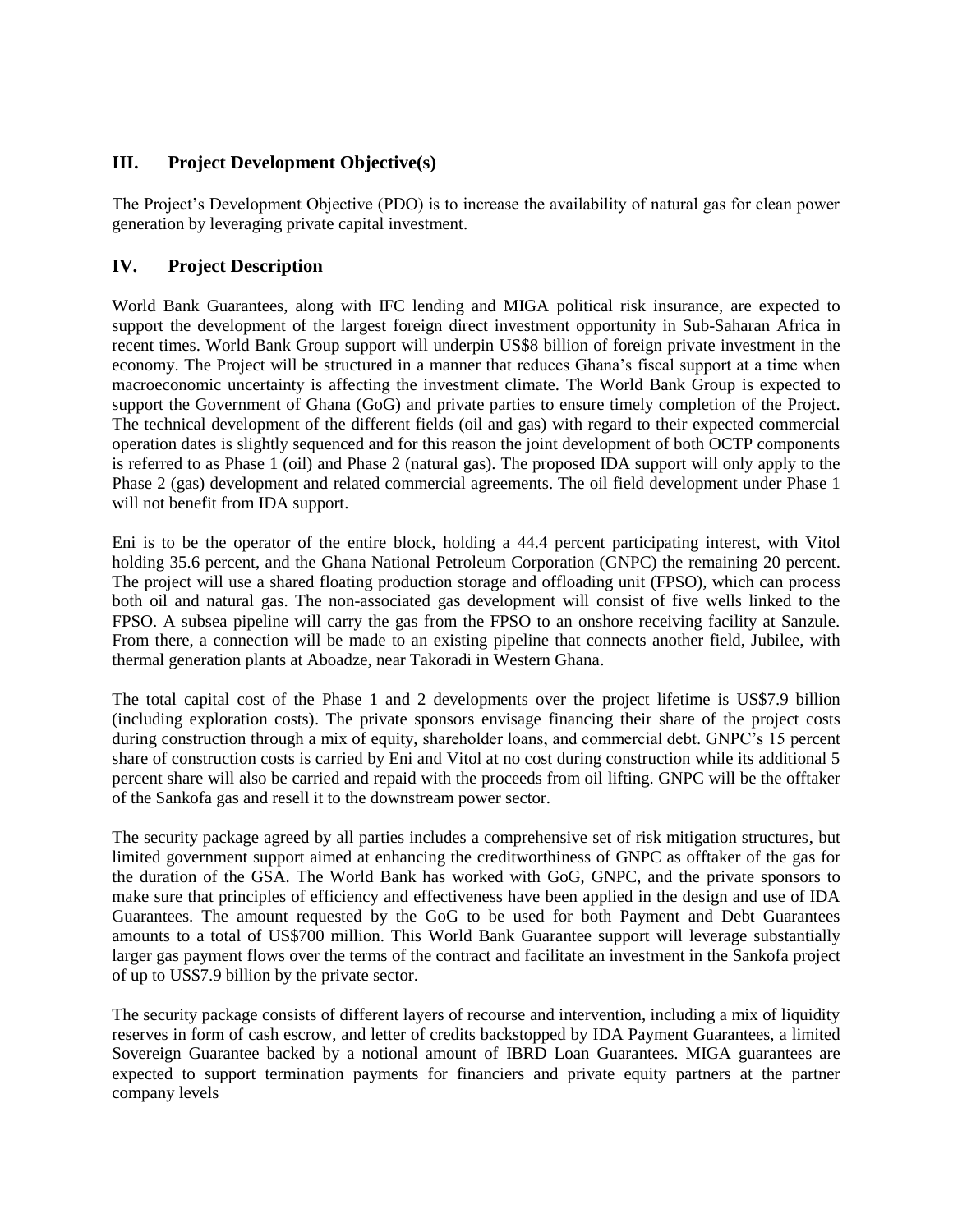| <b>Source</b> | <b>Financing Plan</b>                   | <b>Total</b> |
|---------------|-----------------------------------------|--------------|
| <b>IDA</b>    | <b>Guarantees (Partial Risk)</b>        | 500.00       |
| <b>IBRD</b>   | <b>Guarantees (Partial Risk)</b>        | 200.00       |
| <b>Others</b> | <b>Total Capital Cost</b>               | 7,900.00     |
|               | Of which Phase $I$ (oil)                | 3,900.00     |
|               | Of which Phase II $(gas)$               | 4,000.00     |
|               |                                         |              |
|               | Funding requirement to first production | 3,900.00     |
|               | Eni (equity and shareholder loans)      | 2,200.00     |
|               | Vitol                                   | 1,700.00     |
|               | Vitol equity/shareholder loans          | 500.00       |
|               | Vitol debt (commercial and DFI)         | 1,200.00     |

### **V. Financing (in USD Millions)**

#### **VI. Implementation**

The Sankofa Project is being developed by Eni, Vitol, and GNPC. As Eni is the designated operator of the Project, a Joint Operating Agreement establishes the respective rights and obligations of each of the parties. A Heads of Agreement for the Commercialization of Non-Associated Gas was signed by GoG (Ministry of Finance and Ministry of Energy and Petroleum), GNPC, Eni Ghana and Vitol Upstream Ghana Ltd to acknowledge the key principles that have been agreed to develop the Sankofa oil and gas field.

#### *Government Stakeholders*

*GNPC.* The Ghana National Petroleum Corporation (GNPC), was set up in1983, and became operational in 1985. It is Ghana's National Oil Company, with the mandate to explore, develop, produce and dispose of petroleum. It holds stakes in all petroleum licenses in Ghana including the Jubilee, TEN and Sankofa Gye-Nyame fields. GNPC's revenues are regulated by the PRMA. GNPC has also been appointed by the Government as the national midstream gas company responsible for gas aggregation, transportation, and commercialization.

#### *Private Sponsors*

*Eni.* Eni S.p.A. is an Italian multinational oil and gas company listed on the Milan and New York stock exchanges owned at 30 percent by the Italian government. In 2013 it produced 1.6 million barrels of oil equivalent per day and had sales of EUR 115 billion. Eni SpA employs over 82,000 people worldwide and is one of the largest international oil company operators in Africa with more than 11,500 employees on the African continent. Eni's local subsidiary, Eni Ghana Exploration and Production Ltd is the operator of the Sankofa project and holds a 44.4 percent stake in the Project.

*Vitol.* The Vitol Group is a privately held company founded in Rotterdam in 1966 with its largest operations in Geneva, Houston, London, and Singapore. It is privately held by its employees. The group's turnover in 2014 was US\$270 billion, making it the largest independent oil trader in the world. In addition to its share of the Sankofa project, Vitol also holds licenses for oil and gas fields in Cote d'Ivoire. Through its 40 percent subsidiary, Vitol distributes and markets Shell-branded fuels and lubricants in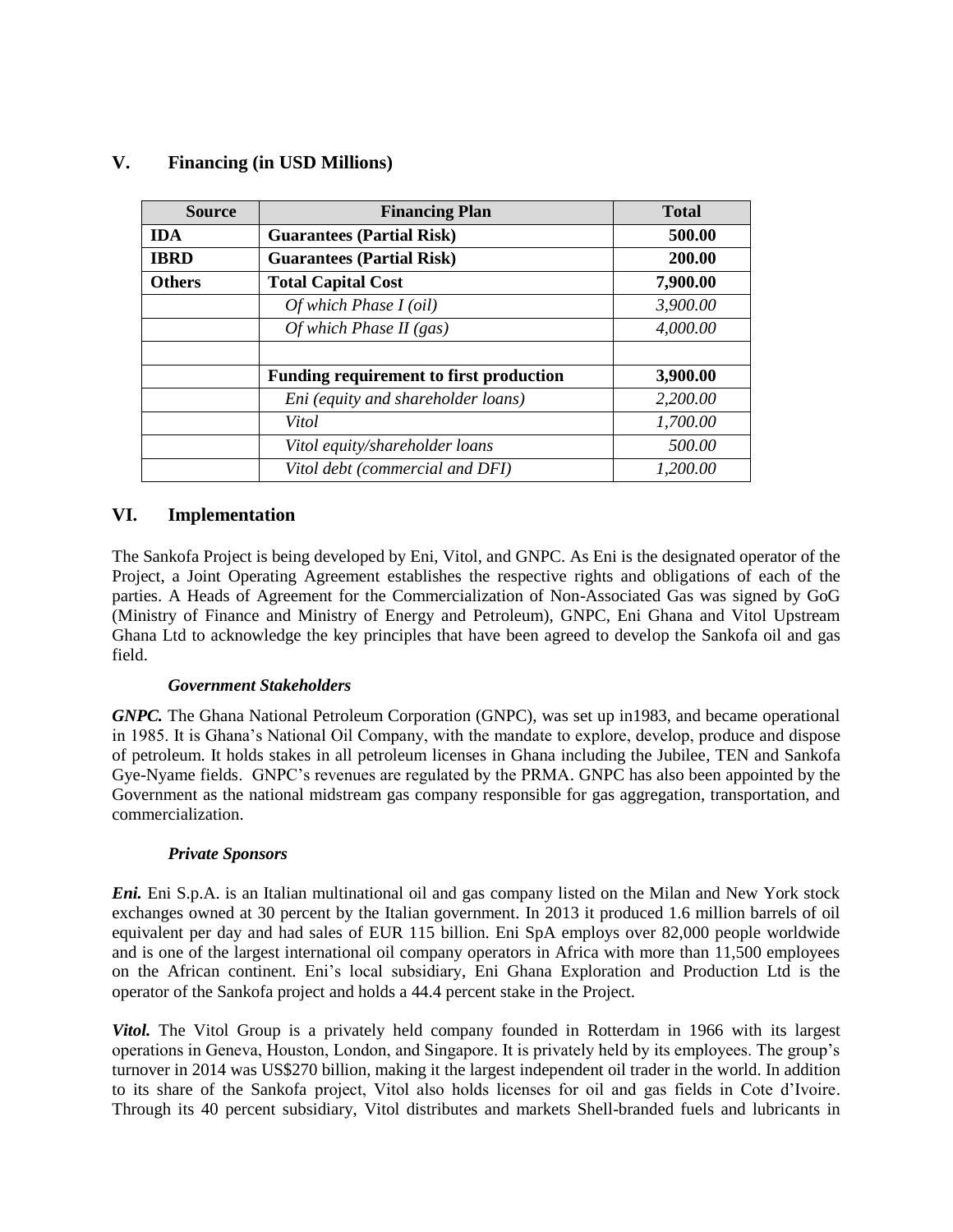Africa. It currently operates in 16 African countries, employs 2,200 people, and owns 1,470 service stations. Vitol will hold a 35.6 percent stake in the Sankofa Project through its local subsidiary Vitol Upstream Ghana Limited.

### **VII. Safeguard Policies (including public consultation)**

| <b>Environmental and Social Performance Standards (PS)</b><br><b>Triggered by the Project</b> |     |
|-----------------------------------------------------------------------------------------------|-----|
| <b>PS 1.</b> Assessment and Management of Environmental and Social Risks and Impacts          |     |
| <b>PS 2.</b> Labor and Working Conditions                                                     |     |
| <b>PS 3.</b> Resource Efficiency and Pollution Prevention                                     | Yes |
| <b>PS 4.</b> Community Health, Safety and Security                                            |     |
| <b>PS 5.</b> Land Acquisition and Involuntary Resettlement                                    |     |
| <b>PS 6.</b> Biodiversity Conservation and Sustainable Management of Living Natural Resources |     |
| <b>PS 7.</b> Indigenous People                                                                |     |
| <b>PS 8.</b> Cultural Heritage                                                                |     |
| <b>OP 7.50: Projects on International Waterways</b>                                           |     |

## **VIII. Contact Points**

### **World Bank**

Contact: Sunil Mathrani Title: Senior Energy Specialist Tel: +225 2240 0424 Email: smathrani@worldbank.org

Contact: Robert Schlotterer Title: Senior Infrastructure Finance Specialist Tel: +1 202 473 6864 Email: rschlotterer@worldbank.org

#### **Borrower/Client/Recipient**

Name: REPUBLIC OF GHANA Contact: Ministry of Finance Title: Mr. K. Oku-Afari Tel: +233 302 665 269 Email: koku-afari@mofep.gov.gh

### **Implementing Agency**

Name: Sankofa Gas Field International JV Contact: Mr. Fabio Cavanna Title: Managing Director